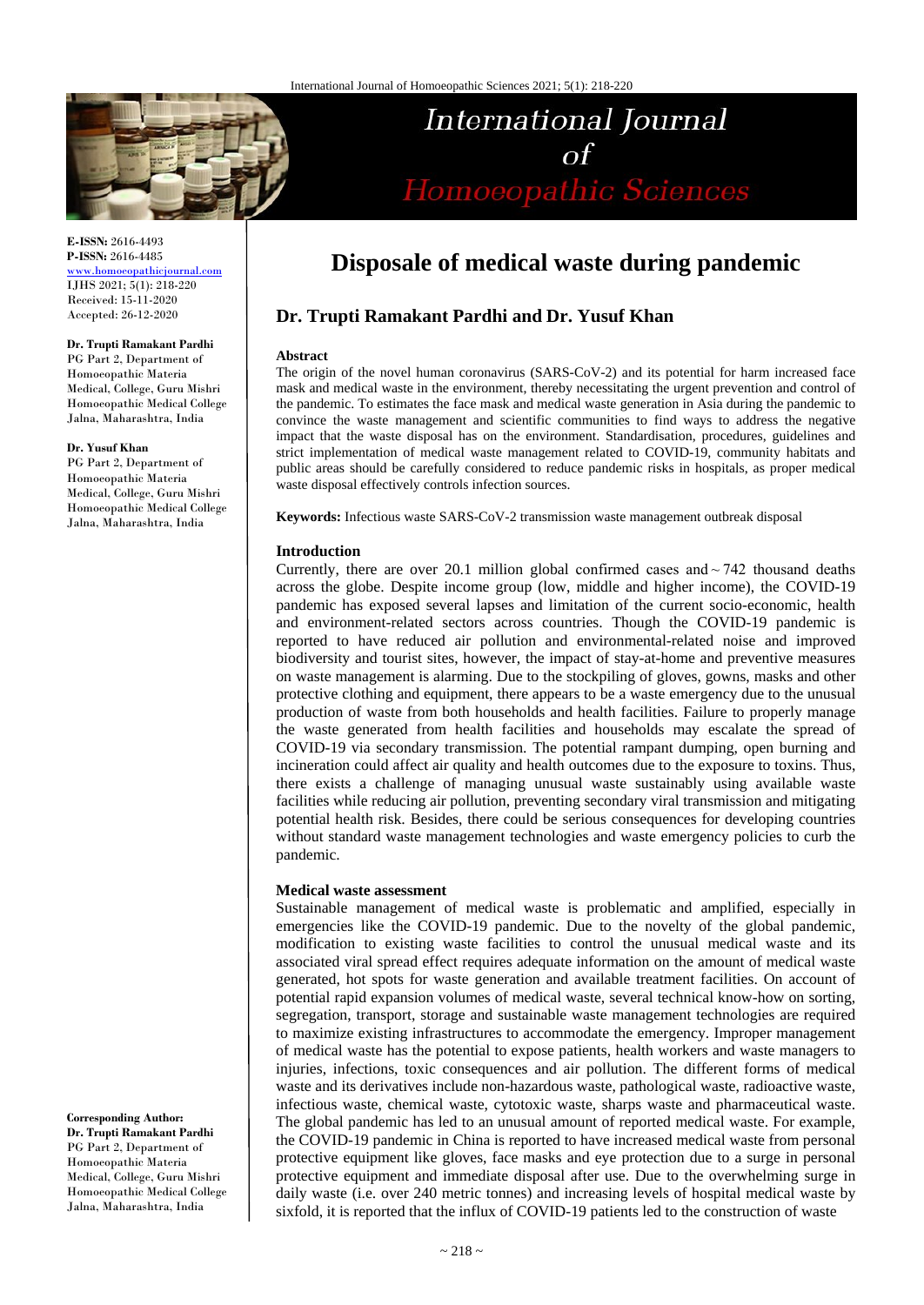plants and deployment of 46 mobile waste treatment facilities in China (Calma 2020). In Barcelona, medical waste such as overall, face masks and gloves increased by 350%—generating about 1,200 tonnes of medical waste compared to the usual waste of  $\sim$  275 tonnes.

#### **Non-medical and household waste**

The institution of lockdown, stay-at-home policy and other preventive measures to contain the spread of COVID-19 saw an increase in production and consumption patterns of non-medical and household-related products such as masks, gloves, thermometers, sanitizers and cleaning products, toilet papers and foodstuffs Sudden lockdown and fear of the virus lead to the intensification of single-use products and panic buying. The unprecedented use of masks to reduce the exposure to COVID-19 is reported to have increased its production, hence increasing the global sales. Due to the current role of protective equipment like disposable masks and gloves, the COVID-19 pandemic appears to have thwarted efforts to decline plastic pollution. To contain the spread of COVID-19, the World Health Organization projects a monthly global expenditure of 1.6 million plastic-based protective goggles, 76 million plasticbased examination masks and 89 million plastic-based medical masks. The daily production of plastic-based masks in February increased by 116 million. There are several reports of enormous plastic waste soaring from 1500 to 6300 tonnes daily in, owing to food products delivered to homes, whereas the 300% rise in illegal waste disposal during the lockdown period.

#### **Conclusion**

With the increasing spread and impact of the COVID-19 pandemic on economic development and health outcomes, there is an urgent global call for waste management from households, medical facilities and toxic waste to be treated as essential public service. This will in effect mitigate the potential threats of COVID-19 pandemic on environmental sustainability and health outcomes. In line with the United Nations Environment Program of ensuring sustainable waste management, guidelines for containing the spread of COVID-19 through waste management include treatment of residual waste (tissues, handkerchiefs and similar organic and packaging waste) in incineration plants at a temperature near 1000-degree Celsius to ensure safe and complete destruction of the virus. COVID-19 has exposed the world to several environmental threats due to plastic pollution attributable to unsustainable use of single-use plastics. Owing to the global adoption of personal protective equipment such as face masks, future research should aim at developing biodegradable and environmentally friendly protective gears including face masks, gloves, overalls, among others, to accelerate the agenda towards achieving sustainable production and consumption while reducing environmental costs.



**Fig 1:** Shows Personal Protective Equipment

Disposal of biomedical waste including PPE kits worn by healthcare professionals and public became a challenge during the ongoing Covid-19 pandemic, the Union health ministry told the Rajya Sabha on Sunday.

"As informed by Central Pollution Control Board (CPCB), disposal of bio-medical waste including

### **Personal Protective Equipment**

(PPE) kit worn by healthcare professionals as well as general public became a challenge during the ongoing Covid-19 pandemic.

#### **Reference**

- 1. Times of India Samuel Asumadu and Phebe Adontrwa Owusu. Sarawut Sanghham, Department of Environmental health, Thailand.
- 2. World Health Organization. Coronavirus disease

(COVID-19) Situation dashboard. Available at:https://who.sprinklr.com. Accessed April 21 2020.

- 3. Mol MPG, Caldas S. Can the human coronavirus epidemic also spread through solid waste? Waste Manag Res 2020;38:485-486. [PubMed] [Google Scholar].
- 4. The State Council Information Office of the People's Republic of China. Press conference on strengthening comprehensive treatment of medical waste and environmental protection. Available at:http://www.scio.gov.cn/xwfbh/gbwxwfbh/xwfbh/wsb /Document/1675174/1675174.htm. Accessed April 21, 2020.
- 5. Windfeld ES, Brooks MS. Medical waste management - A review J Environ Manage 2015;163:98-108. [PubMed] [Google Scholar].
- 6. Yu X, Yang R. Covid-19 transmission through